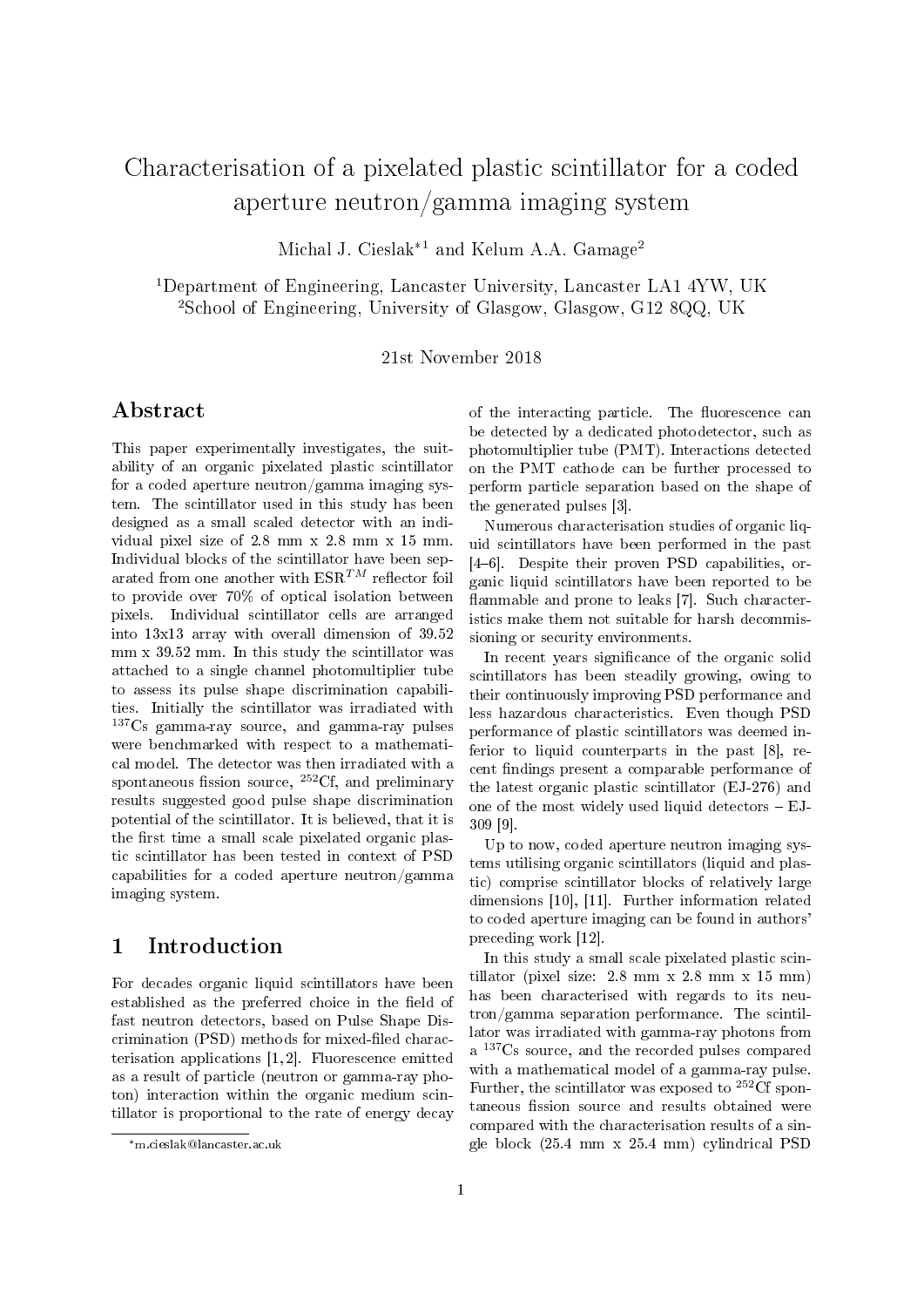

Figure 1: Solid organic plastic scintillator (EJ-299- 34).

plastic scintillator.

# 2 Methodology

Pixelated plastic scintillator (Fig. 1) was coupled to a single channel ET Enterprises 9107B bialkali type PMT and placed in a cylindrical light-proof box made of Al. The complete assembly was then exposed for 10 minutes to  $137C$ s gamma-ray source and a number of pulses recorded using 4 GS/s high accuracy oscilloscope. Following that the assembly was exposed for 30 minutes to <sup>252</sup>Cf source located at Lancaster University, Lancaster, UK. The oscilloscope was replaced with a customised FPGA based 12-bit 150 MS/s digitising system to allow for real-time neutron/gamma discrimination.

The spontaneous fission source  ${}^{252}$ Cf is stored in a centre of a steel tank filled with water in order to modulate the neutron field around. When required, the source is pneumatically release to the edge of the water tank. The source however, is still approximately 20 cm away from the edge of the water tank. Therefore, the actual distance between the detector front and the source is approximately 35 cm. Furthermore, because of the water and steel interactions before reaching the detector, the neutron energy spectrum measured at the detector approximates the average energy to 0.7 - 0.8 MeV [12].

# 3 Results

One of the pulses recorded with the oscilloscope, as shown in Fig. 2b, has been compared to the mathematical model shown in Fig. 2a. Since the recorded pulse resembles the expected shape closely, particularly for the region where neutron/gamma separation sensitive, it suggests the pixelated scintillator is capable of producing a pulse that is proportional to the rate of the energy loss of the interacting particle; despite the small size of the individual blocks and the separation between adjoining blocks of 0.24 mm.

(a)



Figure 2: A comparison of a) A mathematical model of gamma-ray photon and neutron induced pulses from organic scintillator, b) A recoded gamma-ray pulse from  $137C_s$ .

Following that, oscilloscope was replaced with the customised digitiser system, which was previously used to compare the performance of three solid organic scintillators [14]. Charge comparison method (CCM) was used to discriminate between neutron and gamma-ray events [3]. As shown in Fig. 2, the difference between the two particle types can be observed through the different rate of the tail of the pulse. Therefore, the area between the peak sample and the last detected sample have been investigated. Long integral corresponds to integral calculated over the entire pule tail (the peak sample is used as the first sample), whereas the short in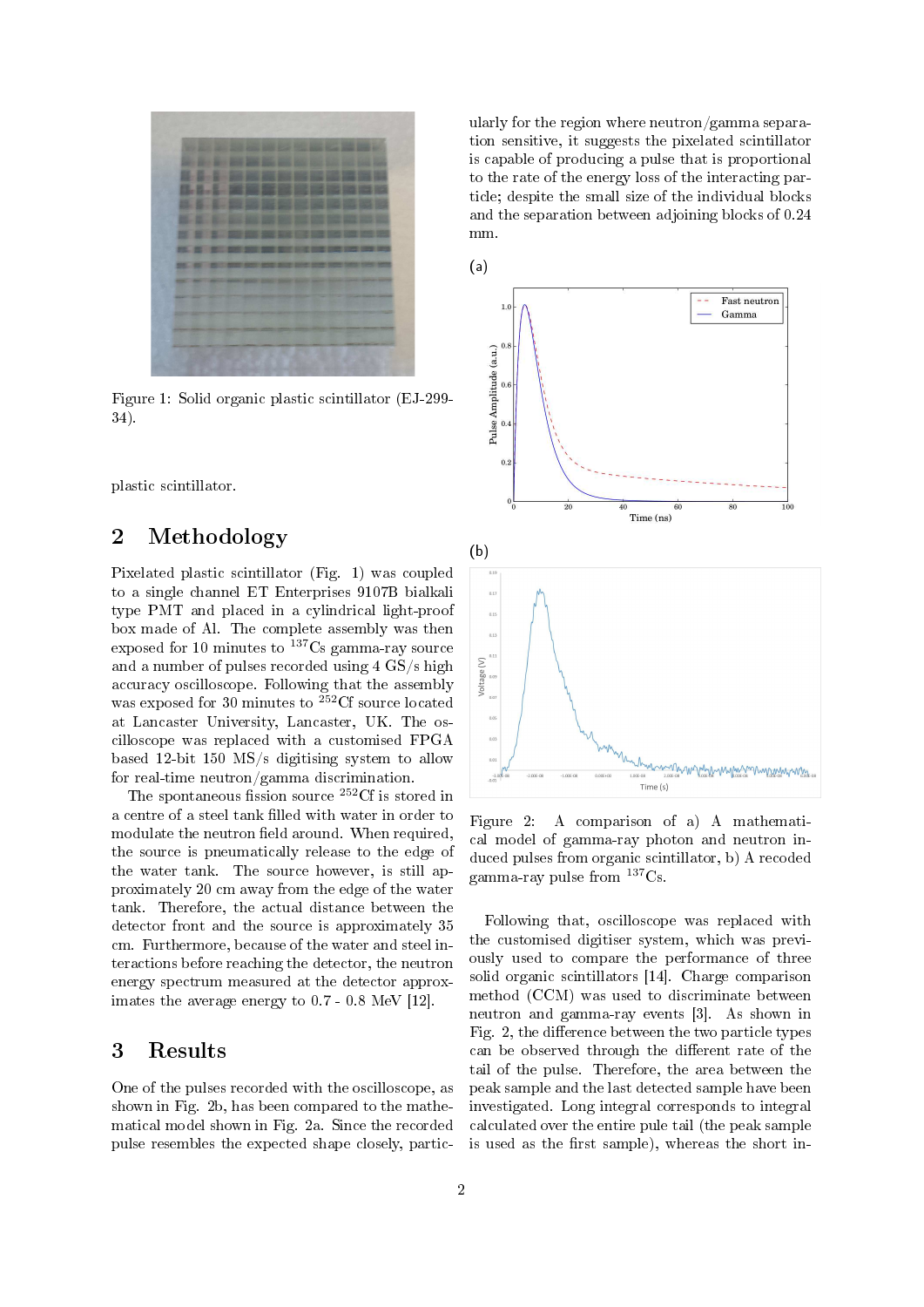tegral was calculated between a specific point after the peak sample and the last sample of the signal.

(a)

The same experimental set-up and method were used to collect the data for both experiments. The scintillator and PMT assembly was placed 15 cm away from a water-filled steel tank where  ${}^{252}$ Cf source is normally stored. During the experiments the source is pneumatically released to the edge of the tank. In order to reduce the number of gammaray photons a Pb block of 5 cm thickness was placed adjacent to the water tank. PSD scatter plots produced during both experiments are presented in Fig. 3a and Fig. 3b.

The figure-of-merit (FOM), as defined in Eq.  $(1)$ , was calculated for the pixelated scintillator and compared with the FOM figure previously obtained for the cylindrical plastic scintillator sample (Table 1). In line with the visual analysis of the respective figures, it can be noticed that the cylindrical scintillator sample provides slightly better neutron/gamma discrimination performance at the cost of neutron detection efficiency. The results presented suggest that the small scale pixelated plastic scintillator should be capable of performing neutron/gamma separation based on pulse shape analysis.

$$
FOM = \frac{Peak \; separation}{FWHM_g + FWHM_n} \tag{1}
$$

Table 1: FOM calculations for each scintillator

| <b>Scintillator</b>   | Exposure time    | <b>FOM</b> |
|-----------------------|------------------|------------|
| Cylindrical Sample    | $30 \text{ min}$ | 0.551      |
| Pixelated (EJ-299-34) | $30 \text{ min}$ | 0.337      |

# 4 Conclusions

Small size of an individual scintillator blocks could be perceived as a concern, when used as a sensitive  $d$  detector neutron/gamma identification application. Small volume of the blocks could affect the interaction probability of the incoming particles. However, the shape of the pulses obtained (Fig. 3) and lack of pulse pile-up suggest that not only the correct signal from individual pixels can be extracted, but also the pixel separation is sufficient for cross-talk reduction.

Experiment performed with  $252 \text{C}$  supports the claim that despite the small pixel size, the proposed sensitive detector is capable of performing PSD. It should be noted that the pixelated array was manufactured in August 2017, before the latest plastic scintillator EJ-276 was released by Eljen



Figure 3: PSD scatter plots using CCM for: a) Pixelated EJ-299-34 plastic scintillator, b) Cylindrical PSD plastic sample.

Technology. Based on the recently published work of characterising EJ-276 (replacement for EJ-299-  $33/34$ , it is expected that similar array built with this new material would signicantly improve PSD performance of the system tested in this paper [9].

Moreover, the presented scintillator could be matched to a position sensitive PMT (PSPMT), such as Hamamatsu H9500, to perform localisation of the particle interactions. Based on previously performed simulation work, it is believed that such system be capable of simultaneous neutron/gamma 2D imaging [15]. Moreover, because of the identical pixel size of the scintillator and cells of the PSPMT, the optical bond should be improved, and as a result the quality of neutron/gamma-ray separation.

Further, as shown in Fig. 3a it is very difficult to distinguish between the neutron and gammaray plumes. It is expected that low sampling rate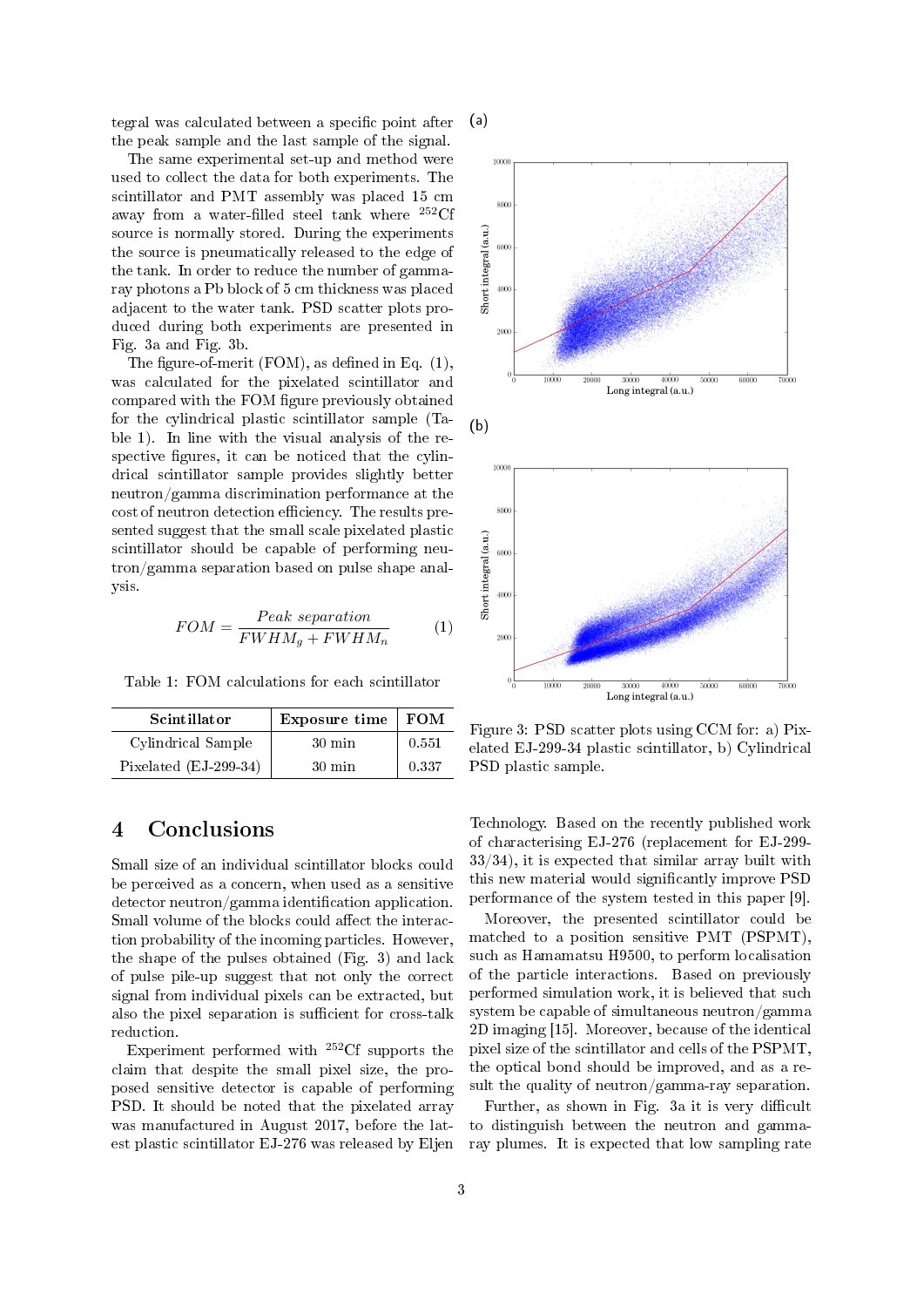of the FPGA based digitiser can be insufficient for good neutron/gamma-ray separation. Previous study performed with 250 MS/s digitiser suggests the PSD quality improvement when the sampling rate is increased to 500 MS/s [16]. Therefore, it would be advisable for any readout electronics or further testing equipment to operate at 500 MS/s.

Water and steel modulation, experienced by many produced particles, will also contribute to the lack of clarity in regard to plumes' separation in Fig. 2a. The quoted 0.7-0.8 MeV average neutron energy is considerably lower than that of the expected 2.1 MeV. The plastic scintillator EJ-299- 34, which was used in the study, is more suitable for block machining than EJ-299-33 at the cost of poorer PSD performance. Previous study has shown that EJ-299-34 is capable of performing good PSD with higher average neutron energy sources  $(>1 \text{ MeV})$ , such as AmBe [17].

### Acknowledgment

The authors would like to acknowledge the funding support from EPSRC via Faculty of Science and Technology, Lancaster University, U.K. and Sellafield Ltd.

#### References

- [1] Anthony Lavietes, Romano Plenteda, Nicholas Mascarenhas, L. Marie Cronholm, Michael Aspinall, Malcolm Joyce, Alice Tomanin, and Paolo Peerani. Development of a liquid scintillator-based active interrogation system for LEU fuel assemblies. 2013 3rd International Conference on Advancements in Nuclear Instrumentation, Measurement Methods and Their Applications, ANIMMA  $2013$ , pages 6-9, 2013.
- [2] Jonathan S. Beaumont, Tae Hoon Lee, Mikhail Mayorov, Carlo Tintori, Francesco Rogo, Bruno Angelucci, and Matteo Corbo. A fast-neutron coincidence collar using liquid scintillators for fresh fuel verification. Journal of Radioanalytical and Nuclear Chemistry,  $314(2):803 - 812, 2017.$
- [3] F.D. Brooks. A scintillation counter with neutron and gamma-ray discriminators. Nuclear Instruments and Methods,  $4(3):151-163$ , April 1959.
- [4] M. D. Aspinall, B. D'Mellow, R. O. Mackin, M. J. Joyce, Z. Jarrah, and A. J. Peyton. The empirical characterization of organic

liquid scintillation detectors by the normalized average of digitized pulse shapes. Nuclear Instruments and Methods in Physics Research, Section A: Accelerators, Spectrometers, Detectors and Associated Equipment,  $578(1):261-266$ , 2007.

- [5] K A A Gamage, M J Joyce, and N P Hawkes. A comparison of four different digital algorithms for pulse-shape discrimination in fast scintillators. Nuclear Instruments and Methods in Physics Research Section A: Accelerators, Spectrometers, Detectors and Associated Equipment,  $642(1)$ : 78-83, 2011.
- [6] Tomasz Szczęśniak, Marek Moszyński, Agnieszka Syntfeld-Kazuch, Świderski, Dariusz Wolski, Martyna Grodzicka, Guntram Pausch, Juergen Robert Stein, Frans Kniest, Michael R. Kusner, Paul Schotanus, and Chuckn Hurlbut. Light pulse shapes in liquid scintillators originating from gamma-rays and neutrons. IEEE Transactions on Nuclear Science, 57(6 PART 2):3846-3852, 2010.
- [7] F. Pino, L. Stevanato, D. Cester, G. Nebbia, L. Sajo-Bohus, and G. Viesti. The light output and the detection efficiency of the liquid scintillator EJ-309. Applied Radiation and Isotopes,  $89.79 - 84, 2014$ .
- [8] S. A. Pozzi, M. M. Bourne, and S. D. Clarke. Pulse shape discrimination in the plastic scintillator EJ-299-33. Nuclear Instruments and Methods in Physics Research, Section A: Accelerators, Spectrometers, Detectors and Associated Equipment, 723:19-23, 2013.
- [9] N. P. Zaitseva, A. M. Glenn, A. N. Mabe, M. L. Carman, C. R. Hurlbut, J. W. Inman, and S. A. Payne. Recent developments in plastic scintillators with pulse shape discrimination. Nuclear Instruments and Methods in Physics Research, Section A: Accelerators, Spectrometers, Detectors and Associated Equipment,  $889$ (February): 97–104, 2018.
- [10] Christopher V Griffith, Richard S Woolf, and Bernard F Phlips. 64-Element Fast-Neutron, Coded-Aperture Imager. IEEE International Symposium on Technologies for Homeland Security (HST), pages  $1-5$ , 2017.
- [11] Paul Hausladen. The Deployable Fast-Neutron Coded- Aperture Imager : Demonstration of Locating One or More Sources in Three Dimensions. 2013.